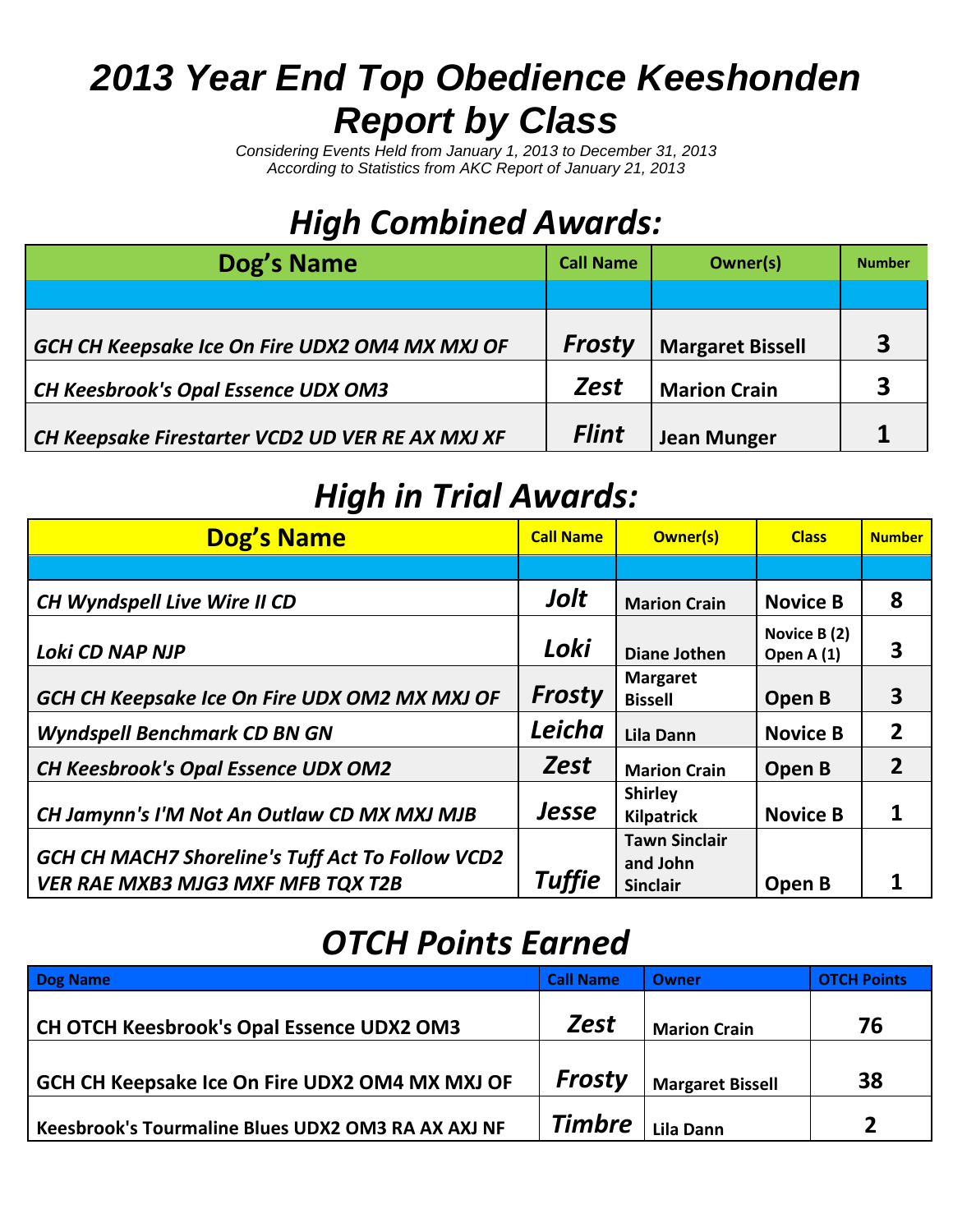**Points for each class below are calculated using the Blanche Saunder's Point System as follows:**

| יטוישנט טוויט מטוויט איזיטויט א זיסוטט טטאט ויסו |     |          |
|--------------------------------------------------|-----|----------|
| First Place*                                     |     | 7 Points |
| Second Place*                                    | $=$ | 6 Points |
| Third Place*                                     | $=$ | 5 Points |
| Fourth Place*                                    | $=$ | 4 Points |
| <b>Qualifying Score</b>                          | $=$ | 1 Point  |
|                                                  |     |          |

(\* 1 Point for a Qualify Score is included in these points.) No additional points are counted.

#### *Novice A*

| Rank | Dog's Name                                 | Call<br><b>Name</b> | Owner(s)                                            | <b>State</b> | <b>Points</b> |
|------|--------------------------------------------|---------------------|-----------------------------------------------------|--------------|---------------|
|      | Keepsake Karolina Dreamin' AX AXJ          | <b>Specs</b>        | <b>Lydia Taylor and</b><br><b>James Taylor</b>      | <b>VA</b>    | 13            |
|      | <b>Vanderblom Boreas BN RN</b>             | <b>Orion</b>        | <b>Judy McDonald</b>                                | <b>CA</b>    | 13            |
|      | <b>Beasley's Fancy Chief Clancy RN CGC</b> | <b>Clancy</b>       | <b>Stacie Beasley and</b><br><b>Jeffrey Beasley</b> | <b>MD</b>    |               |

#### *Novice B*

| <b>Rank</b>             | Dog's Name                                                      | <b>Call</b><br><b>Name</b> | <b>Owner(s)</b>                                       | <b>State</b> | <b>Points</b> |  |  |  |
|-------------------------|-----------------------------------------------------------------|----------------------------|-------------------------------------------------------|--------------|---------------|--|--|--|
|                         |                                                                 |                            |                                                       |              |               |  |  |  |
| $\mathbf 1$             | <b>CH Wyndspell Live Wire II CD</b>                             | Jolt                       | <b>Marion Crain</b>                                   | <b>MO</b>    | 124           |  |  |  |
| $\overline{2}$          | Wyndspell Benchmark CD BN GN OA OAJ                             | Leica                      | <b>Lila Dann</b>                                      | MI           | 81            |  |  |  |
| $\overline{\mathbf{3}}$ | Daimler's Too Hot To Handle CD OA NAJ                           | <b>Sizzle</b>              | Joy-Ann Pool                                          | $\mathbf{L}$ | 55            |  |  |  |
| 4                       | <b>MACH Greykees Prince Charming CD</b><br><b>RE MXS MJS XF</b> | Jesse                      | <b>Steve Dworkin</b><br>(Elizabeth Strick -<br>agent) | ON<br>(MI)   | 49            |  |  |  |
|                         | <b>CH Jamynn's I'M Not An Outlaw CD</b>                         |                            |                                                       |              |               |  |  |  |
| 5                       | <b>MX MXJ MJB</b>                                               | Jesse                      | <b>Shirley Kilpatrick</b>                             | IN           | 19            |  |  |  |
| 6                       | <b>CH Kesmopolitan Serendipity CD RN</b>                        | <b>Sera</b>                | <b>Dawn Sung</b>                                      | <b>OH</b>    | 17            |  |  |  |
| 6                       | <b>Shoreline's Ruby Slippers CD BN RAE</b><br><b>MX MXJ NF</b>  | <b>Ruby</b>                | <b>Patricia Voyles and</b><br><b>Tawn Sinclair</b>    | <b>CA</b>    | 17            |  |  |  |
| 7                       | Loki CD NAP NJP                                                 | Loki                       | Diane Jothen                                          | <b>OR</b>    | 14            |  |  |  |
| 8                       | <b>CH Kj's Play Date CD BN</b>                                  | <b>Zelly</b>               | <b>Lois Waddell and</b><br><b>David Waddell</b>       | <b>NJ</b>    | 8             |  |  |  |
| 9                       | <b>CH La Jon's Jitterbug NA OAJ</b>                             | <b>Jitterbug</b>           | Lorna Harper and<br><b>Linda Jones</b>                | <b>TX</b>    | 1             |  |  |  |
| 9                       | <b>GCH CH Ruttkay Karly Jo Kriskee CGC</b>                      | <b>Karly Jo</b>            | Joanne Lewis-Franklin<br>and Richard Franklin         | <b>NV</b>    | 1             |  |  |  |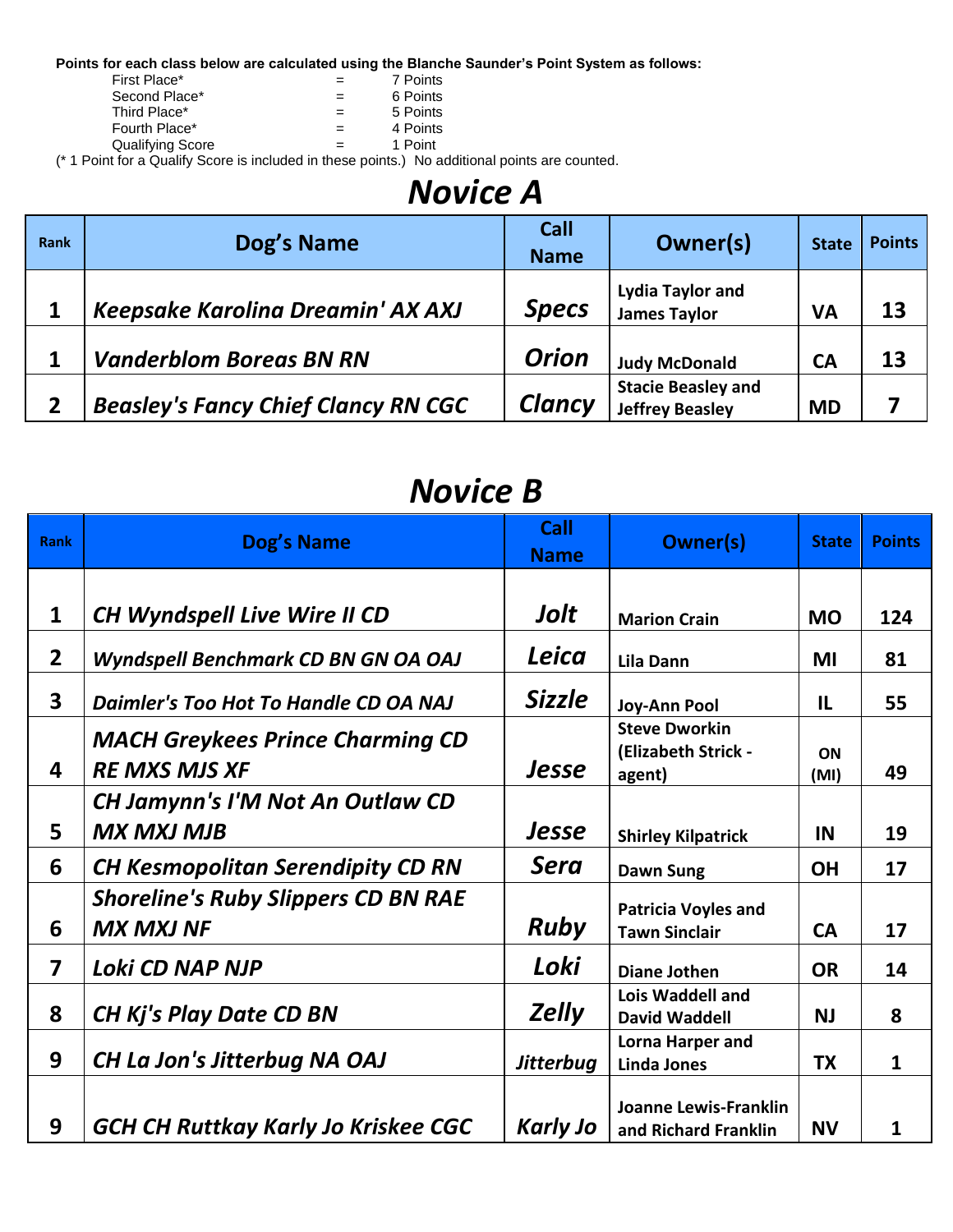### *Open A*

| <b>Rank</b>             | Dog's Name                                                                          | Call<br><b>Name</b> | <b>Owner(s)</b>                                           | <b>State</b> | <b>Points</b> |
|-------------------------|-------------------------------------------------------------------------------------|---------------------|-----------------------------------------------------------|--------------|---------------|
| $\mathbf{1}$            | Wyndspell Benchmark CDX BN GN OA OAJ                                                | Leica               | <b>Lila Dann</b>                                          | MI           | 40            |
| $\overline{2}$          | CH Kj's Livin The Dream CDX NA NAJ                                                  | Ivan                | <b>Shirley Kilpatrick</b>                                 | IN           | 21            |
| 2 <sup>1</sup>          | Loki CDX OAP OJP                                                                    | Loki                | <b>Diane Jothen</b>                                       | <b>OR</b>    | 21            |
|                         | <b>CH Jamynn's Not Another Colada CDX</b>                                           |                     |                                                           |              |               |
| $\overline{\mathbf{3}}$ | <b>MX AXJ</b>                                                                       | IJ                  | <b>Shirley Kilpatrick</b>                                 | IN           | 20            |
| $\overline{\mathbf{4}}$ | <b>K-Central's Knockout Attitude CDX BN RE</b>                                      | <b>KO</b>           | <b>Ellen Herron</b>                                       | <b>NC</b>    | 19            |
| 4                       | <b>GCH CH Shoreline's Tuff Enuf VCD2 BN</b><br><b>RAE MX MXJ MJB XF T2B</b>         | <b>Kelsey</b>       | <b>Tawn Sinclair and Pia</b><br>Paulsen                   | <b>CA</b>    | 19            |
| 5                       | <b>Smoke Over Green Mountain CDX BN</b><br><b>GN RA</b>                             | <b>Smokey</b>       | <b>Julie Green Beckel and</b><br><b>Bill Floyd Beckel</b> | <b>MO</b>    | 18            |
| 6                       | CH Kj's Oh I Wund-R-<br>Y CD RA MX MXJ OAP OJP NF THD                               | Whyit               | <b>Emily Taggart and</b><br><b>Grace Stewart</b>          | IL           | 13            |
| $\overline{7}$          | <b>Vandys Titania CDX GN GO RE OA OAJ</b>                                           | <b>Majic</b>        | <b>Barbara Eng and</b><br><b>Carole Henry</b>             | <b>PA</b>    | 12            |
| 8                       | <b>GCH CH MACH Parrkees Perpetual Motion</b><br>At Shoreline CD RAE MXS MJG MXF T2B | Tasha               | Patricia Voyles, Tawn<br>Sinclair, Eileen Paar            | <b>CA</b>    | 8             |
| 9                       | <b>Foxfair Edan O'Erin CD</b>                                                       | Darby               | <b>Ward Griffiths</b>                                     | <b>NJ</b>    | 5             |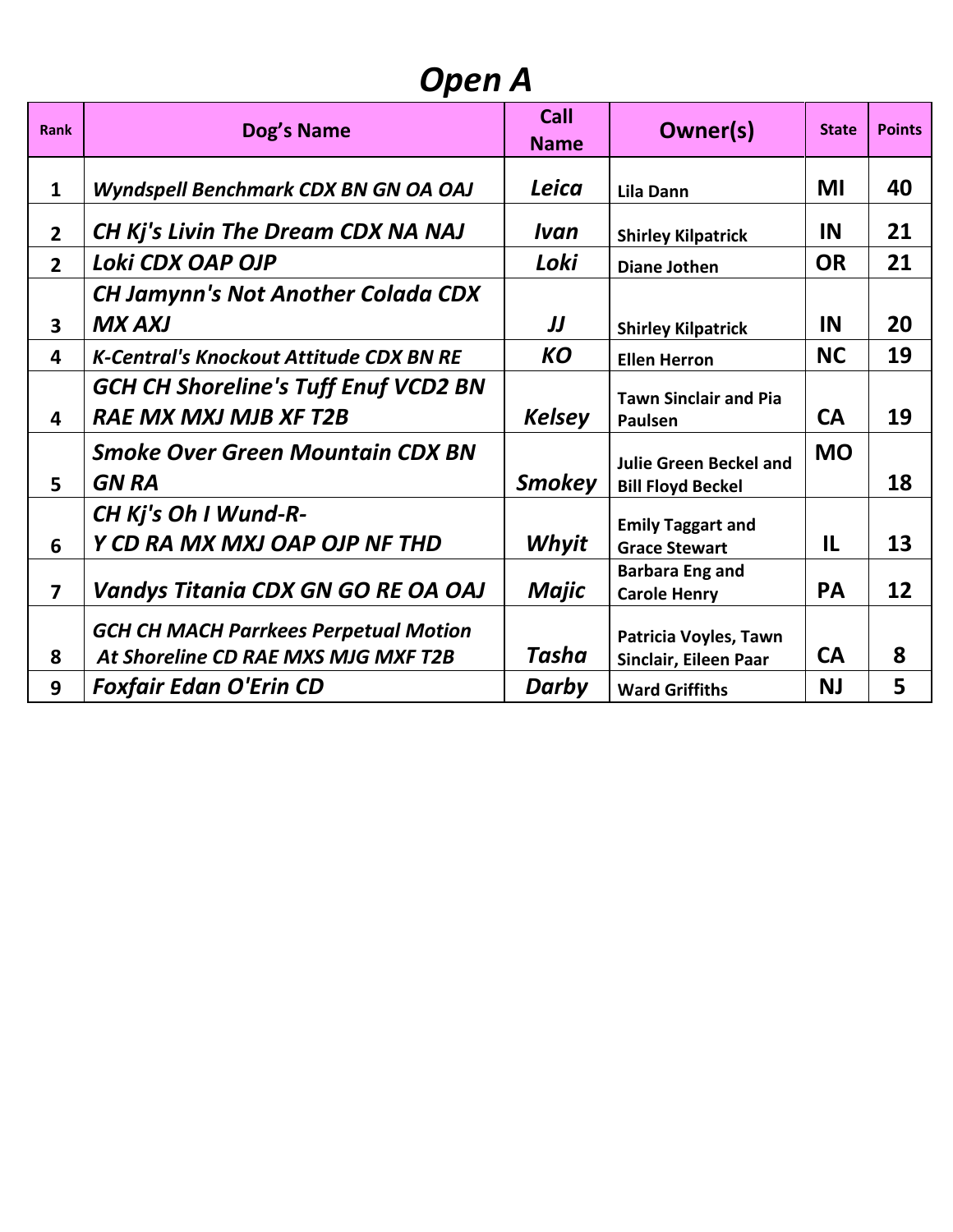## *Open B*

| Ran<br>k                | <b>Dog's Name</b>                                                                                   | Call<br><b>Name</b> | <b>Owner(s)</b>                                    | <b>State</b> | <b>Points</b>           |
|-------------------------|-----------------------------------------------------------------------------------------------------|---------------------|----------------------------------------------------|--------------|-------------------------|
| 1                       | GCH CH Keepsake Ice On Fire UDX2 OM4 MX MXJ OF                                                      | <b>Frosty</b>       | <b>Margaret Bissell</b>                            | <b>VA</b>    | 92                      |
| $\overline{2}$          | <b>CH OTCH Keesbrook's Opal Essence UDX2 OM3</b>                                                    | <b>Zest</b>         | <b>Marion Crain</b>                                | <b>MO</b>    | 52                      |
| 3                       | CH OTCH MACH2 Keepsake Giving Me Chills UDX8 OGM<br><b>MXG MJG</b>                                  | <b>Icey</b>         | <b>Margaret Bissell</b>                            | <b>VA</b>    | 10                      |
| 3                       | <b>Keesbrook's Tourmaline Blues UDX2 OM3 RA AX AXJ NF</b>                                           | <b>Timbre</b>       | <b>Lila Dann</b>                                   | MI           | 10                      |
| 4                       | CH Keepsake Firestarter VCD2 UD VER RE AX MXJ XF                                                    | <b>Flint</b>        | <b>Jean Munger</b>                                 | IL           | 9                       |
| 5                       | <b>GCH CH MACH7 Shoreline's Tuff Act To Follow</b><br><b>VCD2 VER RAE MXB3 MJG3 MXF MFB TQX T2B</b> | <b>Tuffie</b>       | <b>Tawn Sinclair and</b><br><b>John Sinclair</b>   | <b>CA</b>    | $\overline{\mathbf{z}}$ |
| 6                       | <b>CH Keepsake Hurricane Bizy UD</b>                                                                | <b>Bizy</b>         | <b>Gene Ann Nichols</b>                            | <b>MO</b>    | 5                       |
| 6                       | <b>CH Trumpet's Too Darn Hot CDX BN VER</b>                                                         | <b>Sizzle</b>       | <b>Bonnie Davis and</b><br><b>Beth Blankenship</b> | <b>TN</b>    | 5                       |
| $\overline{\mathbf{z}}$ | CH Keepsake Lite My Fire UD AX AXJ OF                                                               | <b>Sparks</b>       | <b>Margaret Bissell</b>                            | <b>VA</b>    | 4                       |
| 8                       | <b>Klassic's Play With Fire CDX BN RE</b>                                                           | <b>Mickee</b>       | <b>Ann McHugh</b>                                  | <b>OH</b>    | $\overline{2}$          |
| 9                       | Vandys Titania CDX GN GO RE OA OAJ                                                                  | Majic               | <b>Barbara Eng and</b><br><b>Carole Henry</b>      | PA           | 1                       |